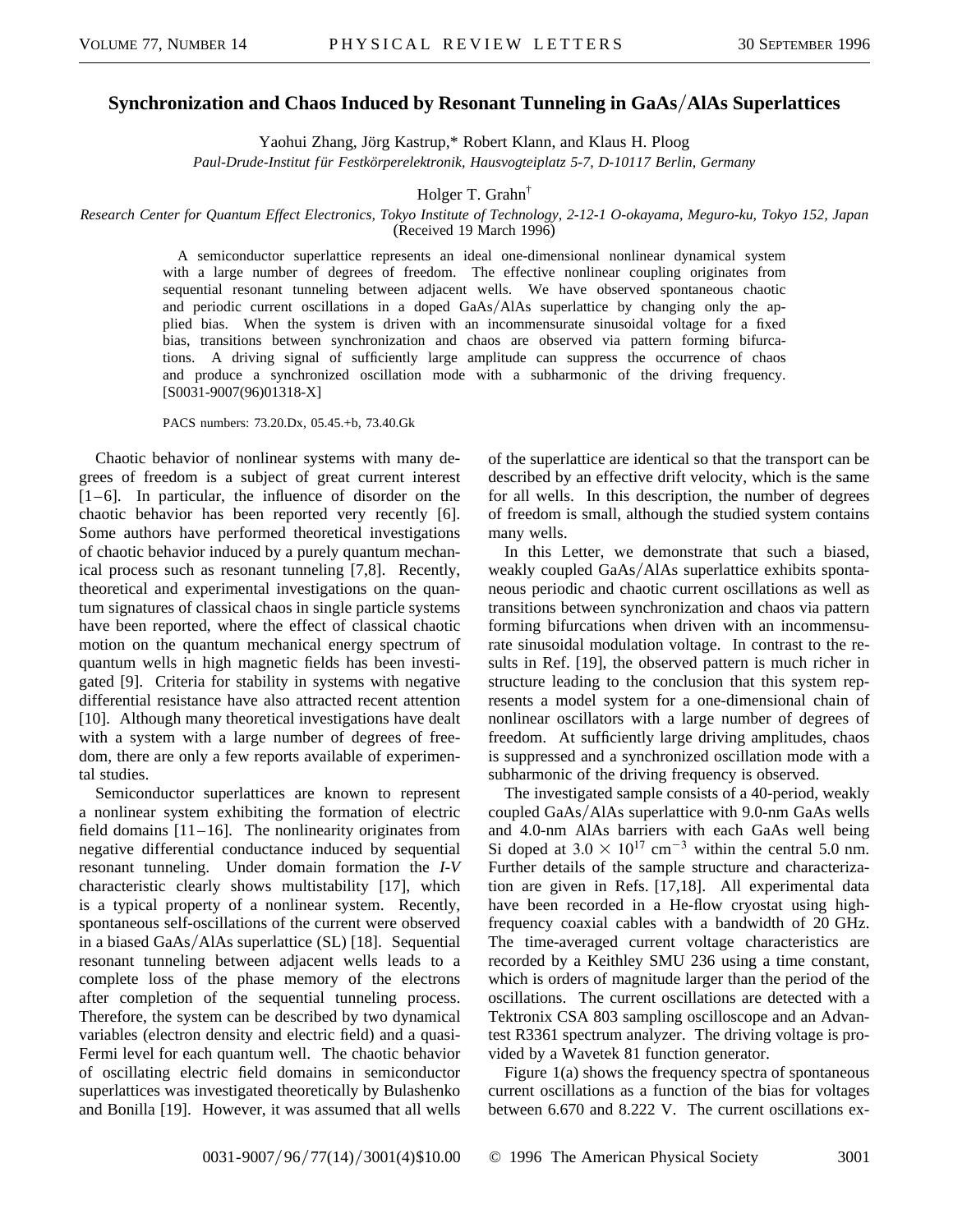hibit no damping when measured in real time. The logarithm of the amplitude of the current oscillation is indicated on a gray scale. The oscillations occur in a plateau of the time-averaged *I*-*V* characteristic, which is shown in the inset of Fig. 1(b). This plateau originates from electric-field domain formation due to sequential resonant tunneling between different conduction subbands in adjacent wells. With increasing bias, several chaotic windows are observed. Between the chaotic windows the oscillations are periodic except for the voltage regime between 6.694 and 6.728 V, where no oscillations appear. The evolution process of the current oscillation with bias exhibits a small hysteresis. The transitions from the chaotic to the periodic windows occur over a very small voltage range, which is on the order of mV. However, the transitions from periodic to chaotic window usually take place over a much wider voltage range through a random-enhancing process, which contains several chaotic and periodic win-



FIG. 1. (a) Frequency spectra of spontaneous current oscillations vs applied voltage at 30 K. The current power spectra are shown as a density plot on a logarithmic scale, where darker areas correspond to larger amplitudes. (b) Time-averaged *I*-*V* characteristic at 30 K with the inset showing the whole plateau.

dows. Surprisingly no quasiperiodic oscillatory modes are observed.

The structures in the current plateau shown in Fig. 1(b) are quite different from the regular spikes in the *I*-*V* characteristic, which are induced by the motion of the domain boundary under static electric-field domain formation [11–14]. The chaotic windows in Fig. 1(a) are correlated with the appearance of regions with large negative differential conductivity (NDC) in the *I*-*V* characteristics in Fig. 1(b), while the periodic windows occur for positive differential conductivity (PDC) or small NDC. The transitions from the chaotic to the periodic windows take place over a very narrow voltage range, over which the average current decreases sharply. Note that the shape of the peaks between 6.8 and 7.6 V are to some extent self-similar in the same way as the chaotic windows in Fig. 1(a). This self-similarity could indicate universality for the transitions from synchronization to chaos.

From the time-averaged *I*-*V* characteristics, we can obtain some important information about this spatially distributed dynamical system. In theoretical investigations, some authors use averaged equations in order to analyze the dynamics of an oscillator system with N degrees of freedom [20,21]. For our SL system, a change in the dc voltage can result in a different coupling between the degrees of freedom. PDC regions characterize attractive coupling between the degrees of freedom, i.e., the SL system behaves as a self-synchronized unit. Therefore, we observe the spontaneous periodic current oscillation in the PDC regions [2,22]. However, for NDC regions the coupling is repulsive. For large NDC, the coupling becomes strongly repulsive. With increasing repulsion, the synchronized oscillations between the degrees of freedom become more and more destabilized [2], and finally this SL system enters a chaotic or even turbulent state for large NDC.

In order to investigate the transition from synchronization to chaos for an external driving voltage, the dc bias was fixed at 8.35 V and temperature was set to 4.2 K, where periodic current oscillations are observed with a fundamental frequency  $f_0$  of 23.14 MHz. In order to vary the nonlinear coupling, the amplitude of the driving voltage was changed between 0 and 0.1 V, and the response of the superlattice was studied for different driving frequencies. In Fig. 2 two examples are displayed showing the evolution of the current amplitude spectra as a function of the amplitude of driving signal for  $f_d = 50$ [Fig.  $2(a)$ ] and  $37.5$  MHz [Fig.  $2(b)$ ]. For each amplitude step, the logarithm of the amplitude of the current oscillation is shown on a gray scale. For small driving amplitudes at 50 MHz, the driven SL system enters frequency-locked states with a rational winding number  $f_0/f_d$  of 6/13, which is close to the frequency ratio of 0.463. Outside the first frequency-locked region, each frequency branch splits into two or three branches, and the frequency spacing continuously increases with increasing driving amplitude. When the branches cross, they are locked to new periodic states. In this regime,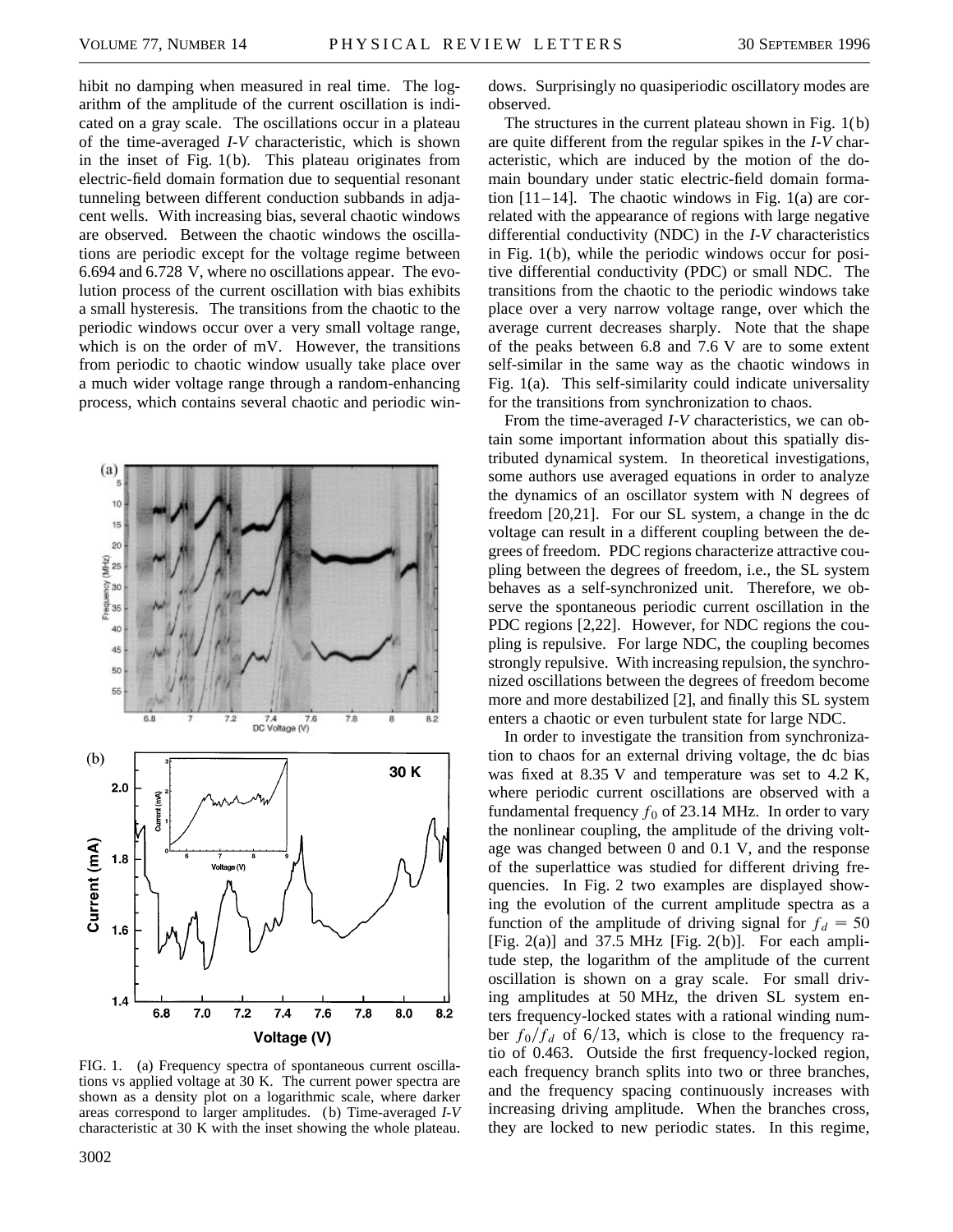

FIG. 2. Frequency bifurcation diagrams for a driving frequency of 50.0 (a) and 37.5 MHz (b) at 4.2 K. The logarithmic current power spectra are shown as a density plot vs the driving voltage. Darker areas correspond to larger amplitudes. The winding numbers are indicated above each graph.

the SL system alternately enters quasiperiodic and periodic states with rational winding number  $n/(2n + 1)$ for  $n = 7, 8, 9, \ldots$ , respectively. The periodic windows, however, are very narrow. This alternate transformation becomes more frequent with increasing driving amplitude before the SL system finally enters the chaotic state.

Although the frequency bifurcations of this driven system are complicated, all the peaks in the spectra as shown in Fig. 2(a) are linear combinations of the two basic frequencies  $f_0$  and  $f_d$ . The scenario of quasiperiodic and frequency-locked behavior is associated with a characteristic self-similar emergence of high-order mixing frequencies [23]. The spatial synchronization remains until the chaotic state is reached. Furthermore, at the onset of the chaotic window in Fig. 2(a), the spectra consist of broad peaks with a weaker noisy background, i.e., the chaos is synchronized. A further increase of the driving amplitude enhances the noisy background and results in a randomization of the current oscillations. Actually, the chaotic state attains a higher complexity, in which the SL has entered chaos with the breakdown of spatial coherence [1].

Other driving frequencies can produce much more complicated patterns. Figure 2(b) shows the frequency bifurcation diagram of this SL system for a driving frequency adjusted to the golden mean (1.618) times the fundamental frequency. A pattern forming bifurcation sequence is observed with increasing driving amplitude. Several distinct windows appear with different behavior. When the driving amplitude is smaller than 0.028 V, the transition to chaos is ascribed to a quasiperiodic route with two independent frequencies  $f_0$  and  $f_d$ . In this window, the chaos remains synchronized, since now the driven SL system acts as a forced single anharmonic oscillator. As the driving amplitude is increased to 0.030 V, the chaotic behavior disappears and the system enters a frequency-locked state with a rational winding number of  $n/(2n - 1)$  with  $n = 3$ , which again is close to the frequency ratio of 0.617. The driving signal seems to have effectively suppressed the chaotic signal [3]. This state remains until the driving amplitude reaches 0.031 V. Then, each peak splits into many peaks, and the frequency spacing between these new peaks increases with increasing driving amplitude. In contrast to the situation at low driving amplitudes  $(<0.028$  V), the closely spaced peaks will lock together to form a new frequency-locked state. The widths of the frequency-locked windows are determined by the strength of the locked peaks. The crossings of the main peaks are responsible for the alternating formation of a series of frequency-locked windows, whose corresponding rational winding numbers are  $n/(2n - 1)$ for  $n = 4, 5, 6, 7, 8, \ldots$  While this kind of bifurcation is similar to the one in Fig. 2(a), there are more complicated bifurcations between the frequency-locked windows in Fig. 2(b), which exhibit self-similarity.

The bifurcation sequence between the main frequencylocked windows as shown in Fig. 2(b) is indeed of high complexity. The new frequency-locked states, which evolve from coupled crossings of the frequency branches, are unstable and always superimposed by intermittent chaos, which originates from the burst instabilities of spatial synchronization. These so-called frequency-locked states are actually laminar periodic oscillations. The frequency-locked peaks are then divided into many peaks, which alternately produce new frequency-locked states (actually laminar periodicity) [1]. During these bifurcation sequences, the evolution tendency of the main peaks remains almost unchanged, even though they also interact with other peaks. This kind of cascade bifurcation sequence has resulted in the complicated mosaic structure as shown in Fig. 2(b). The theoretical investigation of such a system did not reveal such a pattern formation with the sequence of winding numbers given above [19]. There are several possible explanations for this discrepancy. First, the periodicity of the experimental superlattice might by disturbed by fluctuations of doping and/or